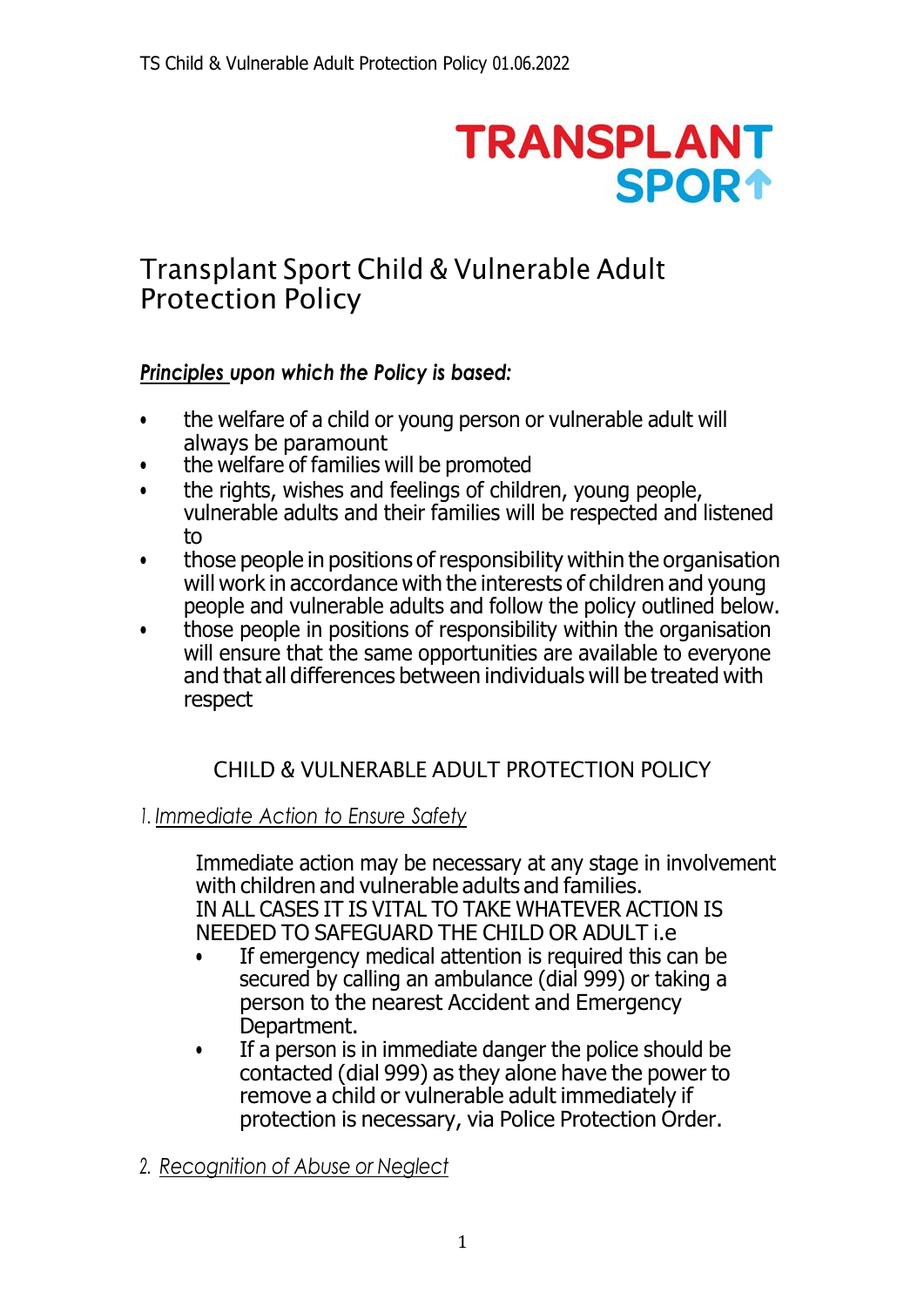Abuse or neglect of a child or vulnerable adult is caused by inflicting harm, or by failing to act to prevent harm. Children and vulnerable adults may be abused in a family or in an institutional or community setting: by those known to them or more rarely by a stranger.

#### Physical Abuse

Physical abuse may involve hitting, shaking, throwing, poisoning, burning or scalding, drowning, suffocating, or otherwise causing physical harm. Physical harm may also be caused when a parent or family member or carer feigns the symptoms, of, or deliberately causes ill health to a person whom they are looking after. This situation is commonly described using terms such as, fabricated illness by proxy or Munchausen Syndrome by proxy.

#### Emotional Abuse

Emotional abuse is the persistent emotional ill treatment of a child or vulnerable adult such as to cause severe and persistent adverse effects.It may involve conveying to children or adults that they are worthless or unloved, inadequate, or valued only in so far as they meet the needs of another person. It may feature age or developmentally inappropriate expectations being imposed on children. It may involve causing children or vulnerable adults frequently to feel frightened orin danger, or the exploitation or corruption of children or vulnerable adults. Some level of emotional abuse is involved in all types of ill treatment of a child or vulnerable adult though it may occur alone.

#### Sexual Abuse

Sexual abuse involves forcing or enticing a child or young person or vulnerable adult to take part in sexual activities, whether or not they are aware of what is happening. The activities may involve physical contact, including penetrative (e.g. rape or buggery) or non-penetrative acts. They may include noncontact activities, such as involving children or vulnerable adults in looking at, or in the production of, pornographic material, or watching sexual activities, or encouraging them to behave in sexually inappropriate ways.

#### **Neglect**

Neglect is the persistent failure to meet a child or vulnerable adult's basic physical and/or psychological needs, likely to result in the serious impairment of their health or development. It may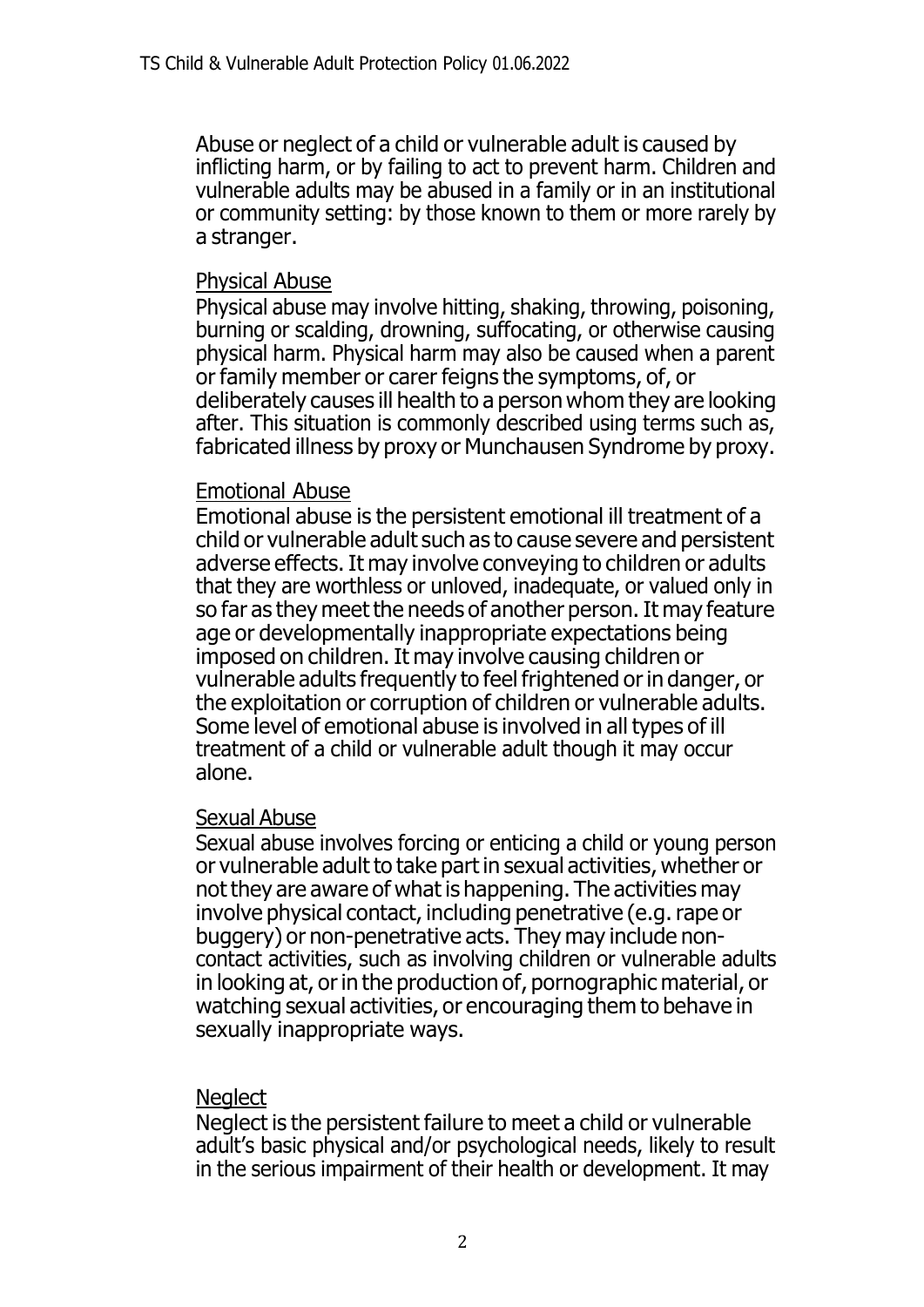involve a parent or carer failing to provide adequate food, shelter and clothing, failing to protect from physical harm or danger, or the failure to ensure access to appropriate medical care or treatment.It may also include neglect of, or unresponsiveness to, a person's basic emotional needs.

TS employees, volunteers and members need to be alert to the potential abuse of children and vulnerable adults both within their families and also from other sources including abuse by TS employees, volunteers or members.

TS employees and volunteers working with children and vulnerable adults should know how to recognise and act upon indicators of abuse or potential abuse. There is an expected responsibility for all TS employees, volunteers and members to respond to any suspected or actual abuse in accordance with these procedures.

It is good practice to be as open and honest as possible with parents/carers about any concerns. However, you must not discuss your concerns with parents/carers where contacting parents/carers would put the child or vulnerable adult, others or yourself at risk. This could be, but is not limited to the following -

- where sexual abuse is suspected
- where organised or multiple abuse is suspected
- where fictitious illness by proxy (also known as Munchausen Syndrome by proxy) is suspected

#### *What to do if a child or vulnerable adult talks to you about abuse or neglect*

A child or vulnerable adult may seek you out to share information about abuse or neglect, or talk spontaneously individually or in groups when you are present. In these situations you must:

- listen carefully. DO NOT ask leading questions.
- give the child or vulnerable adult time and attention.
- allow them to give a spontaneous account; do not stop a child or vulnerable adult who is freely recalling significant events.
- make an accurate record of the information you have been given taking care to record the timing, setting and people present, the child or adult's presentation as well as what was said. Do not throw this away as it may later be needed as evidence.
- use the child or vulnerable adult's own words where possible.
- explain that you cannot promise not to speak to others about the information they have shared.
- reassure that:
	- $\circ$  you are glad they have told you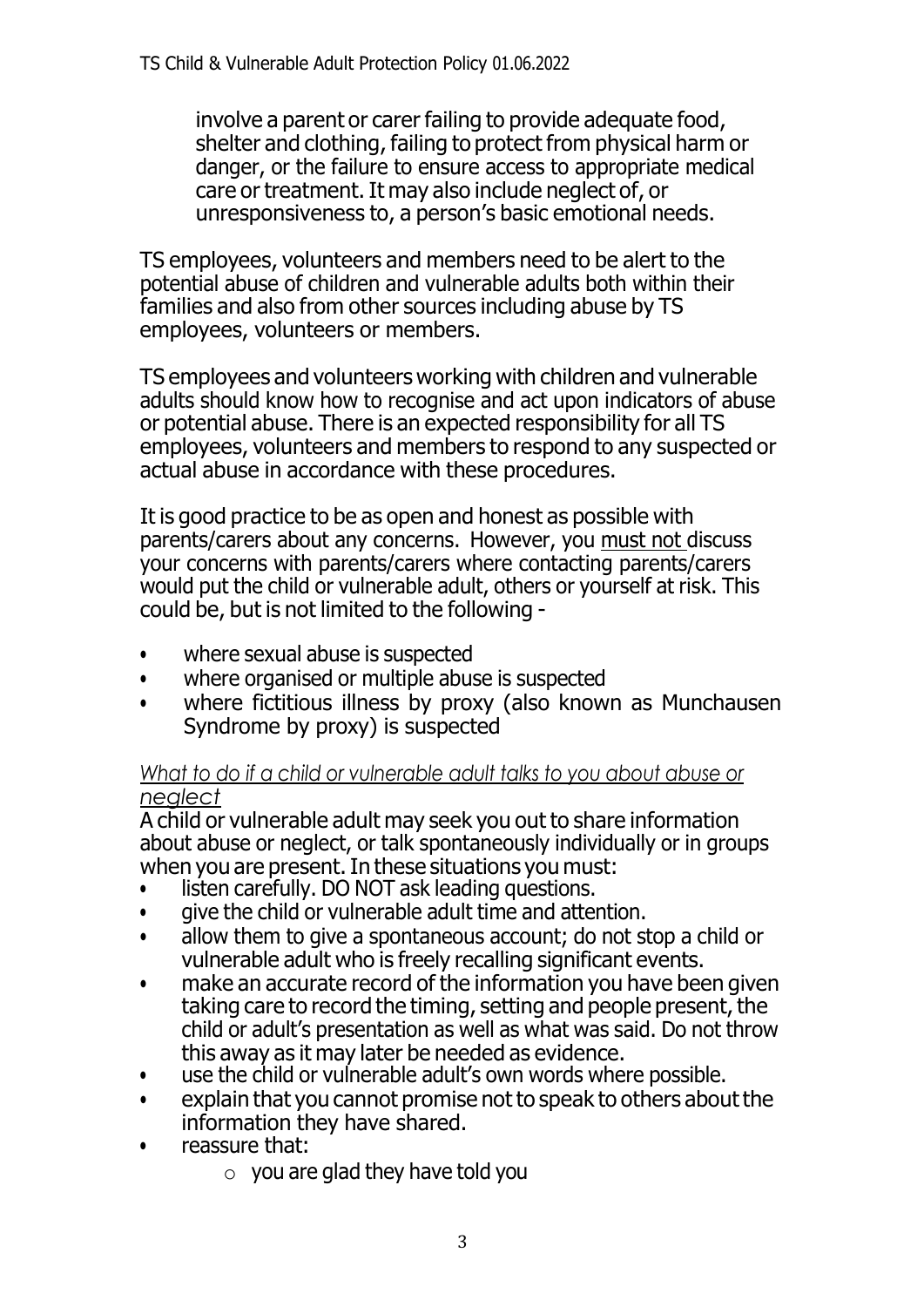- $\circ$  they have not done anything wrong.
- explain what you are going to do next.<br>• explain that you will need to get help t
- explain that you will need to get help to keep the child safe.
- do NOT ask them to repeat his or her account of events to anyone

#### *3. Consulting about your concern*

The purpose of consultation is to discuss your concerns in relation to a child or vulnerable adult and decide what action is necessary.

You may become concerned about a child or vulnerable adult who has not spoken to you, because of your observations of, or information about them.

It is good practice to ask why they are upset or how a cut or bruise was caused, or respond to them wanting to talk to you. This practice can help clarify vague concerns and result in appropriate action.

If you are concerned about a child or vulnerable adult you must share your concerns. Initially you should talk to the TS Designated Person. This person is **INSERT NAME & CONTACT INFORMATION**. If this person is implicated in the concerns you should discuss your concerns directly with the Chairman of the Trustees or Social Services.

The TS Designated Person will follow the TS Child Protection Policy – Reporting Procedure for Incidents and Disclosure Process annexed to this Policy.

#### *4. Making a referral to Social Services or the Police*

You should contact the local Children and Young Persons Service or the Local Adult Safeguarding or Protection Service in the following circumstances:

- when you remain unsure after internal consultation as to whether protection concerns exist
- when there is disagreement as to whether protection concerns exist
- when you are unable to consult promptly or at all with the TS Designated Person
- when the concerns relate to a TS Trustee.

A referral involves giving

- the Children and Young Persons Service or
- the Local Adult Safeguarding or Protection Service or
- the Police

information about concerns relating to an individual or family in order that enquiries can be undertaken by the appropriate agency followed by any necessary action.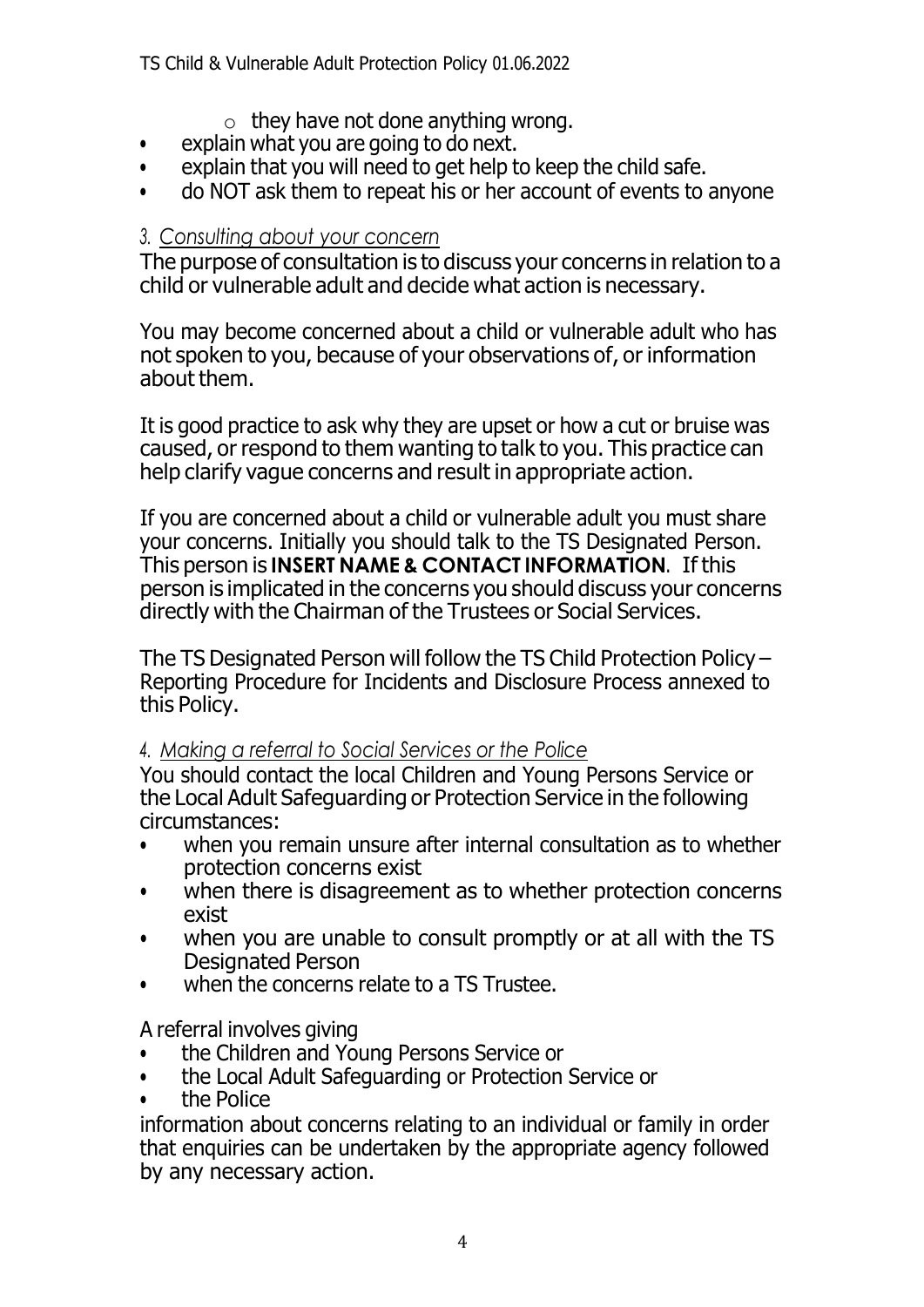Parents/carers should be informed if a referral is being made except in the circumstances outlined on p 3. However, inability to inform parents for any reason should not prevent a referral being made. It would then become a joint decision with Social Services about how and when the parents should be approached and by whom.

IF YOUR CONCERN IS ABOUT ABUSE OR RISK OF ABUSE FROM SOMEONE NOT KNOWN TO THE PERSON OR PERSON'S FAMILY, YOU SHOULD MAKE A TELEPHONE REFERRAL DIRECTLY TO THE POLICE AND CONSULT WITH THE PARENT/CARERS.

If your concern is about abuse or risk of abuse from a family member or someone known to the person, you should make a telephone referral to your local Social Services Office.

#### Information required:

Be prepared to give as much of the following information as possible (in emergency situations all of this information may not be available). You do not need every item on the list before you contact Social Services, e.g. if you are unaware of who the child's GP is, this does not stop you contacting Social Services.

- Your name, telephone number, position and request the same of the person to whom you are speaking.
- Full name and address, telephone number of family, date of birth of child or vulnerable adult and siblings
- Gender, ethnicity, first language, any special needs.
- Names, dates of birth and relationship of household members and any significant others.
- The names of professionals' known to be involved with the person/family eg: GP, Health Visitor, School
- The nature of the concern; and foundation for them
- An opinion on whether the child or vulnerable adult may need urgent action to make them safe
- Your view of what appears to be the needs of the child or vulnerable adult and family / carer
- Whether the consent of a parent with parental responsibility or a carer has been given to the referral being made.

Action to be taken following the referral:

- Ensure that you keep an accurate record of your concern(s) made at the time
- Put your concerns in writing to Social Services following the referral (within 48 hours)